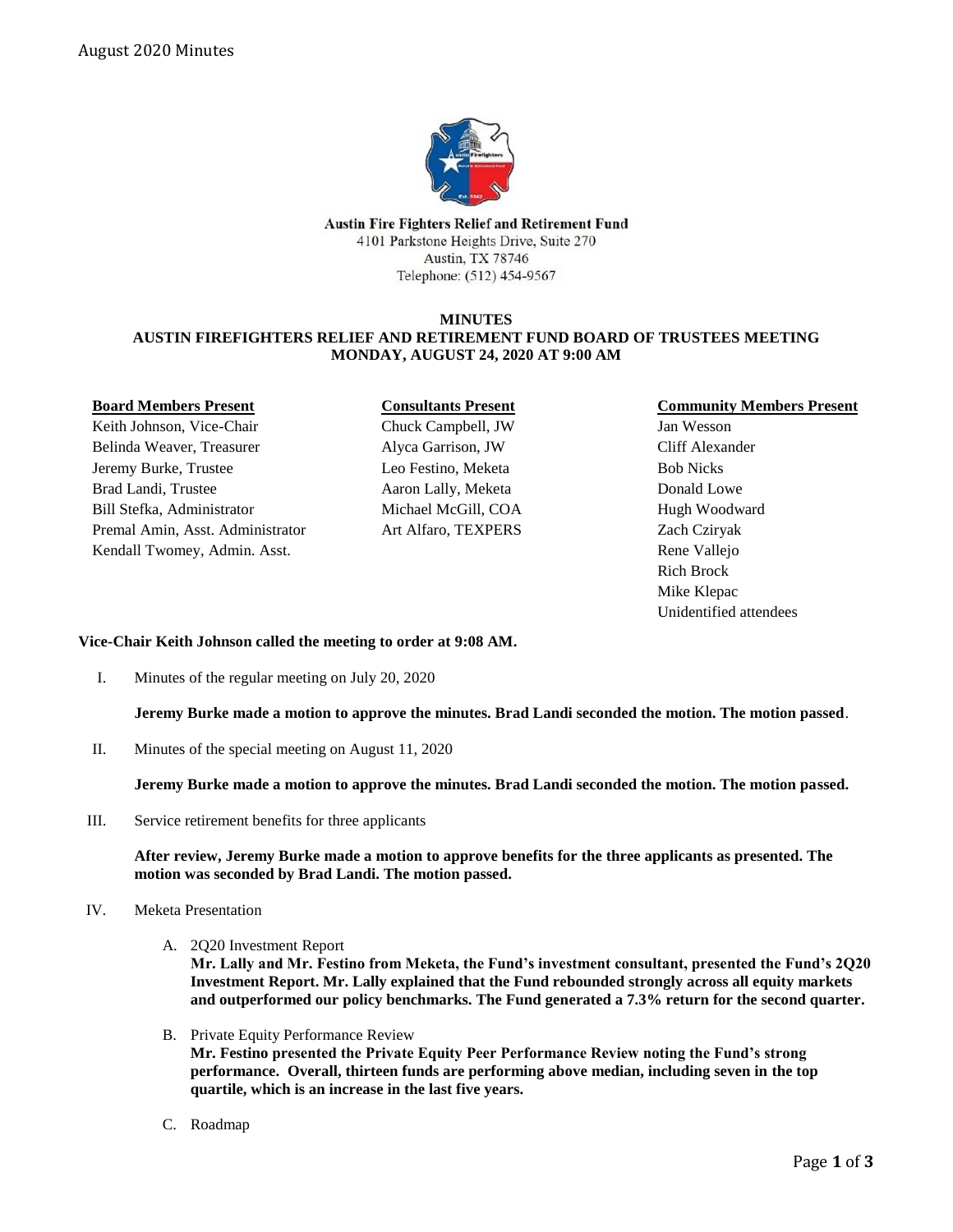**Mr. Lally presented the Meketa Roadmap for the Board. The focus for the upcoming quarter will be to review the Private Equities pacing history.**

V. 2019 Audit Report

**Approval was pending from last month due to one item the auditor, Archie Montemayor, needed to clarify. Mr. Montemayor since confirmed to staff that all was in order and no changes were necessary to the 2019 Audit Report. Jeremy Burke made a motion to approve the 2019 Audit Report. With a second from Belinda Weaver, the motion passed.** 

VI. PRB Funding Policy Response by Pension Board

**Chuck Campbell reviewed the discussion between the Pension and the PRB Board. The Board recommended Mr. Campbell draft a response letter to PRB. No motion necessary.**

VII. Third Reading of Medical Board Charter

**With no changes or comments made to the Medical Board Charter, Jeremy Burke made a motion to pass the Medical Board Charter. Brad Landi seconded the motion. The motion passed.**

VIII. Review of Class Action Lawsuit Policy

**Chuck Campbell and Alyca Garrison started soliciting feedback from the Fund's security litigation firms regarding the factors involved when recommending a lead plaintiff status. This agenda item will be revisited at the next board meeting. No motion necessary.** 

**The Board requested to move to item 10, Legislative Items for Membership Input, before addressing item 9. Retiree Jan Wesson stated she and other retirees had concerns about moving forward with the proposed legislative items for the 2021 legislative session due to the lack of clarity and necessity of some proposals. The Austin firefighters Association President Bob Nicks also requested the Board consider postponing until the 2023 legislative session while continuing the education process and membership input. The Board thanked Jan and Bob for their interest and comments.** 

Legislative Items for Membership Input X.

> **Taking public comments and membership feedback into consideration, the Board discussed pros and cons of postponing the legislative changes to 2023. After further discussion, Brad Landi made a motion to table any proposed statute changes for the 2021 session, until the 2023 legislative session, while continuing the membership discussion and education. Jeremy Burke requested to amend the motion to table the legislative changes for 2021 and the Board of Trustees will not pursue any changes in 2021 while continuing the membership discussion and education. Brad Landi agreed to such motion as amended. Jeremy Burke seconded the motion. The motion passed unanimously.**

Engage Services of a Governmental Affairs consultant IX.

> **Bob Nicks discussed the interview process and upcoming steps to take before proposing their recommendation to the Board. No motion necessary.**

XI. Employee Compensation Consultant Review

**Bill Stefka updated the Board on the progress to date. He discussed the three companies pension staff has been in contact with regarding the employee compensation review that the Board authorized at last month's meeting. Bill noted that two of the three firms expressed a keen interest in providing a proposal for this service. These companies are to respond in the near future with their proposals including the scope of work and their fees. No motion necessary.** 

XII. Personnel Policies